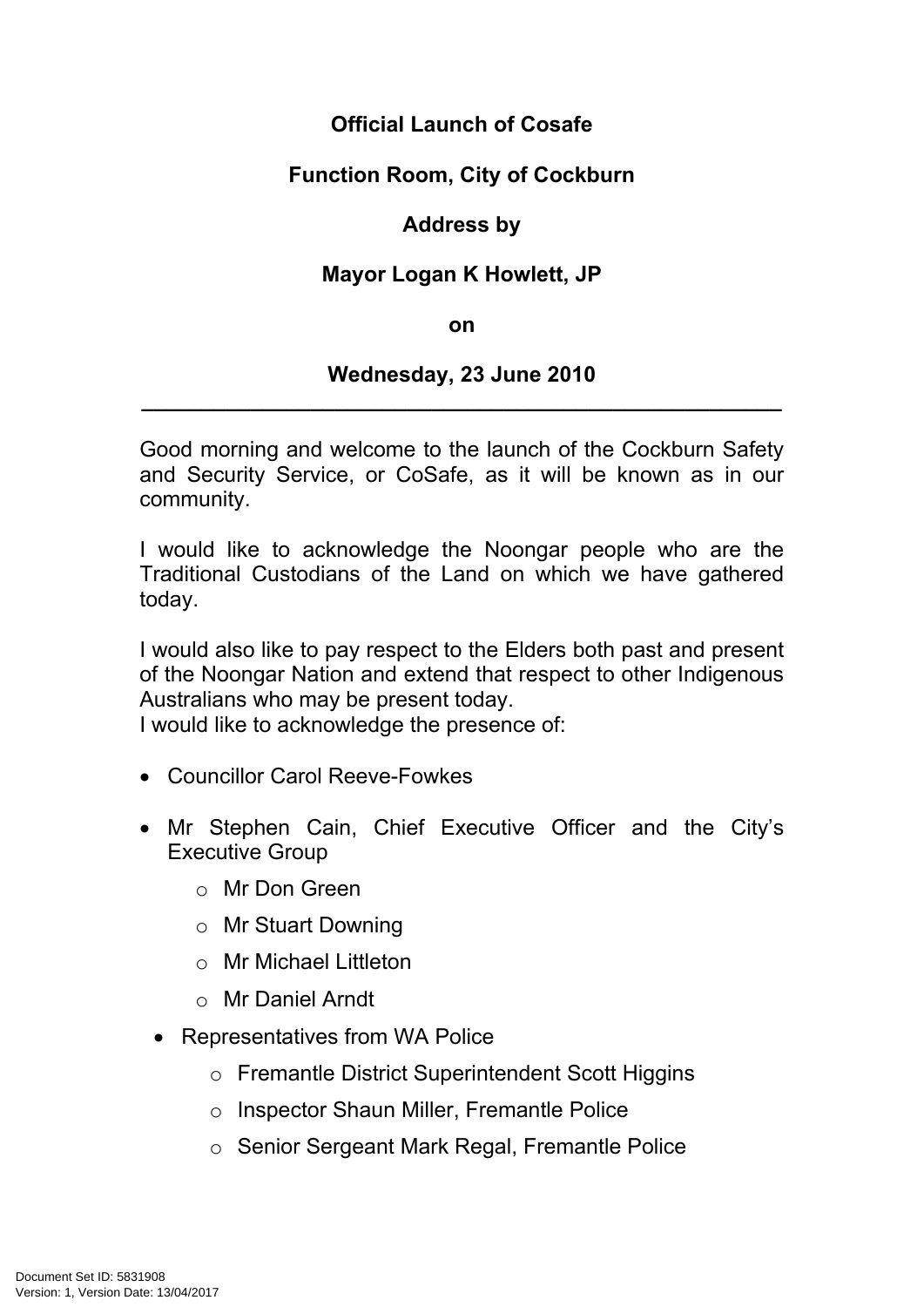- o Senior Sergeant Tony Carabetta, Officer-in-Charge, Cockburn Police Station
- o Senior Sergeant Craig Sweeney, Officer-in-Charge, Melville Police Station
- Mr Don Watson, representatives Neighbourhood Watch
- Representatives from Wilson Security
	- o Mr Graham Drury, State Operations Manager
	- o Mr Jason Margach, Patrols Manager
	- o Mr Brian Willis, Operations Centre Manager
	- o Mr Joseph Ackerley, Contract Manager
- Mr Robert Leaver, Manager Ranger and Community Safety
- Mr Bruce Mentz, CoSafe Coordinator
- Other members of the staff; and
- Members of the community.

Thursday, 1 July 2010 will see the commencement of a new safety and security service across our community – CoSafe.

Our community has consistently told us that safety, security and dealing with anti-social behaviour are extremely important to them and their peace of mind.

To this end, Wilson Security have been contracted by our City to provide a 24 hours a day, seven days a week and 365 days a year service with four mobile CoSafe Officers on duty at all times in clearly identifiable vehicles.

I think that you will agree that the identification of the vehicles or their 'badging' is eye catching and will be a visual deterrent to anyone thinking of acting outside the law.

The City of Cockburn looks forward to partnering with Wilson Security, WA Police, our strong and focused Neighbourhood Watch volunteers, the community and our members of staff in terms of making our City as safe as possible.

The recent appointment of Bruce Mentz, as CoSafe Coordinator for the City is another step forward and augers well given Bruce's background as a former Police Officer, Supervisor of the City of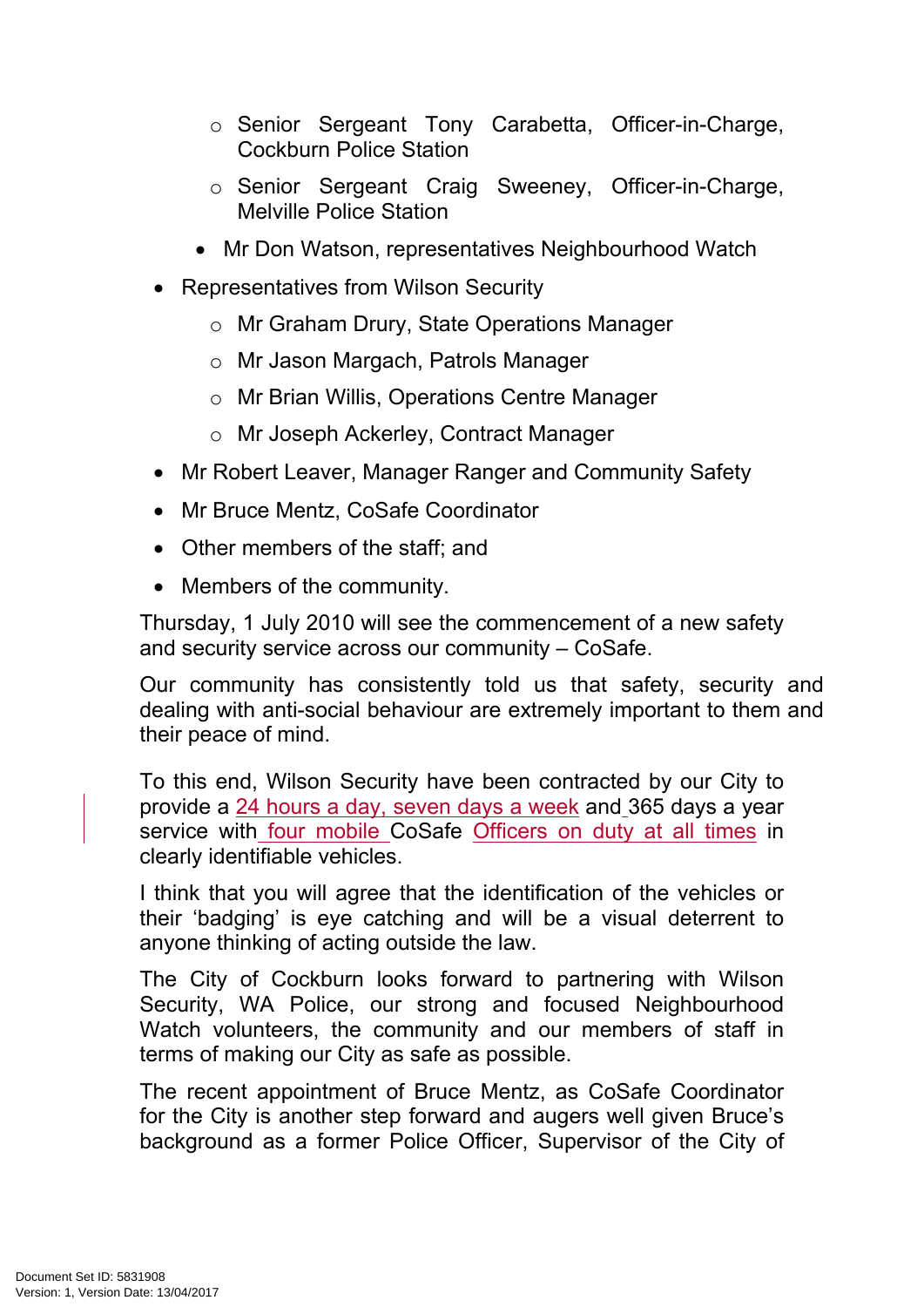Canning's Community Safety patrols and latterly a Compliance Officer with our own City.

The community will know that when they see a Cosafe vehicle out on the road that the Cosafe officers driving those vehicles are highly trained and that they will responsive to:

- anti-social behaviour;
- vandalism:
- suspicious behaviour and activities;
- noise complaints;
- graffiti on property; and
- have the ability to respond to **hotspots** if and when they occur.

The prevention and reduction of crime relies on a vigilant and supportive community willing to exchange what I call crime intelligence and general information with our law enforcement officers in a timely and responsible manner.

It is through this process that any community can take ownership and assist in the prevention of crime and in some cases the successful apprehension and prosecution of offenders.

In closing, I would like to acknowledge the excellent work done by so many of our professional and committed staff in bringing together today's event – on time and on song.

Particular thanks go to:

- Mr Don Green, Director Administration and Community Services and his team for contractually and logistically preparing the City for this initiative; and
- Sam Seymour-Eyles, Acting Communications Manager and her staff for getting the marketing and promotion campaign in place.

This is another service aimed at keeping the City of Cockburn at the forefront of local government in Western Australia but more importantly contributing to the safety of our community.

Remember from Thursday, 1 July 2010 – 1300 26 72 33 (1300 CoSafe) and to keep an eye out for those newly badged Cosafe